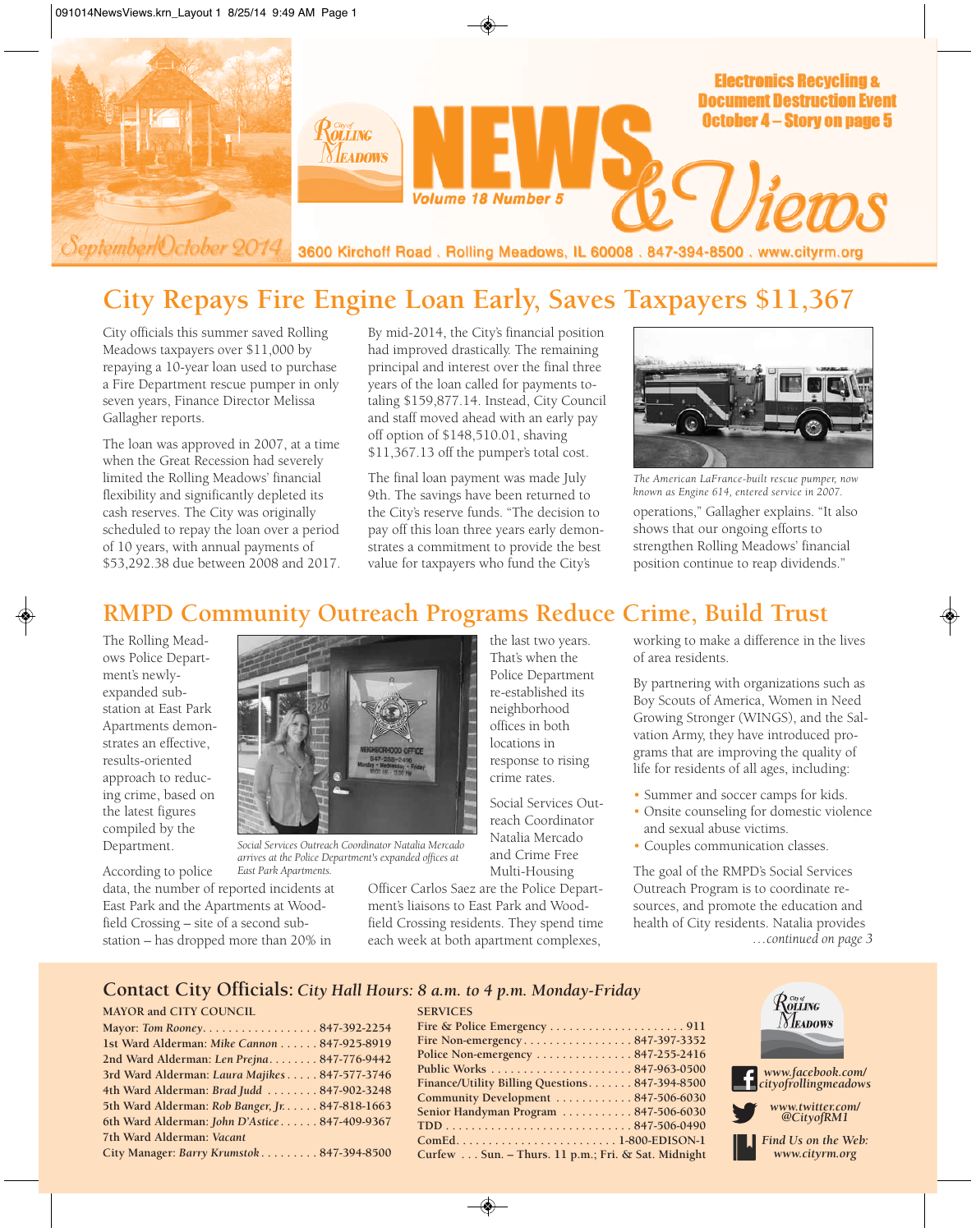## **City Welcomes IT Coordinator Justin Chiappetta**



Justin Chiappetta, a computer services professional with 10 years of experience serving municipal governments, joined Rolling Meadows' customer service

*Justin Chiappetta*

team in July as the City's new Information Technology (IT) Coordinator.

Chiappetta's hiring is the first step forward on a long-term effort to update the City's IT systems and computer network. He will oversee planned upgrades to the City's Website, email and phone systems, which are expected to occur in the next two years.

"Our goal is to improve the City's ability to share information that affects residents and improve their ability to connect with Rolling Meadows' officials," Chiappetta says. "One of the reasons I wanted to work for Rolling Meadows was its reputation for keeping residents, local businesses and other stakeholders informed about City initiatives. By harnessing new technologies and making them work on our behalf, we will make it even easier for residents to know what is happening around town."

Chiappetta holds an MBA from Robert Morris University, where he also earned a degree in computer networking. Before coming to Rolling Meadows, he spent eight years as an IT analyst with the City of Geneva. He began his career as a PC technician with the City of Naperville.

He and his fiancé, Andrea, are getting married in September.

### *Get Social With Us*

There's a lot to "LIKE" about Rolling Meadows. Check us out on Facebook *(www.facebook.com/cityofrollingmeadows)* or Twitter *(@CityofRM1)* for real-time delivery of City news, service updates and other important information.







## **Police-Sponsored Bike Ride, National Night Out Festivities Celebrate Community Spirit**

Police Chief Dave Scanlan joined residents of all ages for the Police Department's August 2 Community Bike Ride through town (A), which kicked off a late summer celebration that continued August 5, when Rolling Meadows observed National Night Out. This year's event featured performances by the Jesse White Tumblers (B), a special

appearance by Chicago Bears mascot Staley Da Bear (C), jump houses (D), and a visit by the Air One rescue copter (E). Police Sergeant Tom Gadomski was joined by Congresswoman Tammy Duckworth, Mayor Tom Rooney, 2nd Ward Alderman Len Prejna and Chief Scanlan to welcome a record-setting crowd to this year's event (F).

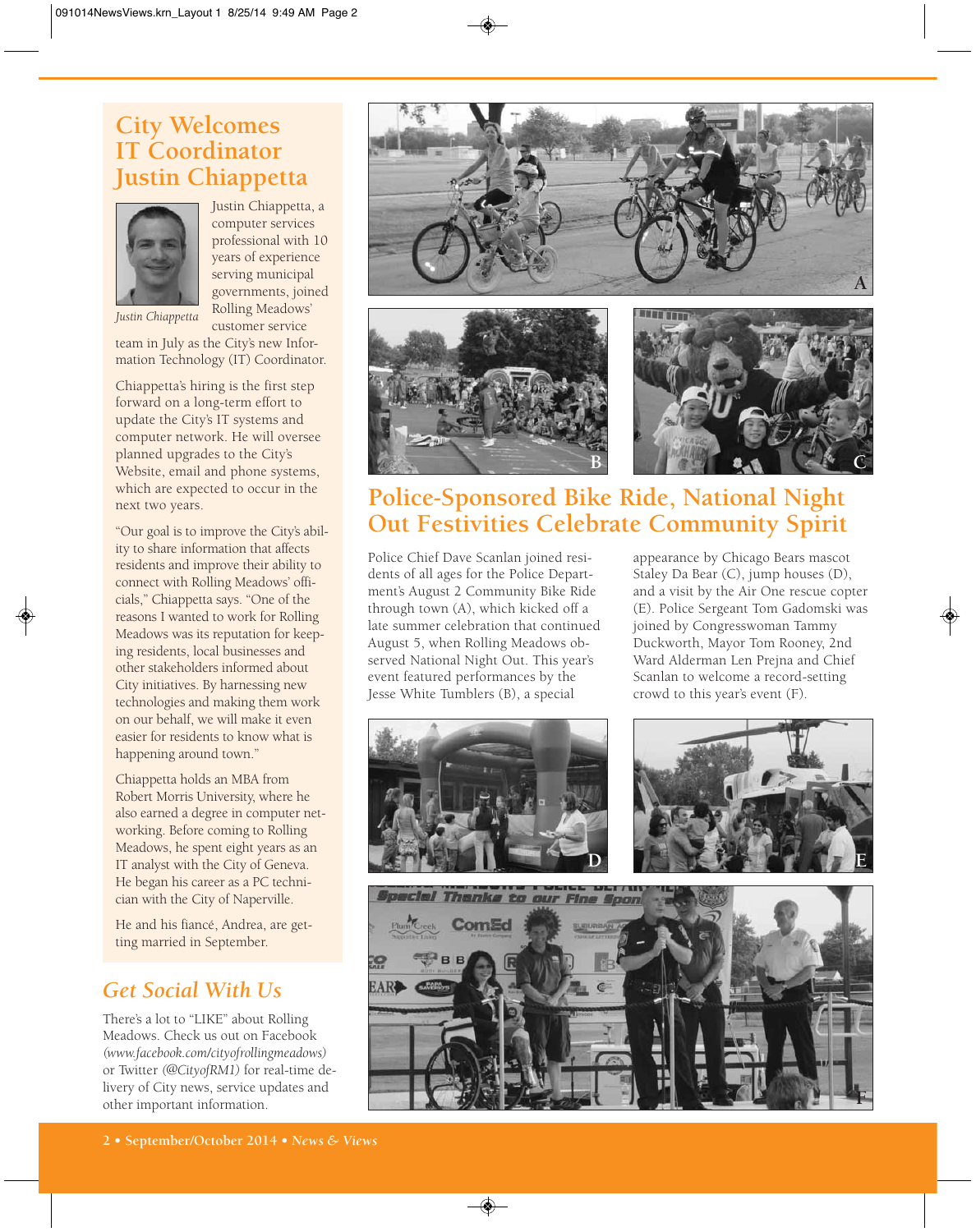## **Award-Winning JC Restoration Values Family, Employees, Teamwork**

JC Restoration (JCR), a multi-generational family business that provides disaster response services to commercial and residential clients, has won many awards for excellence since joining the Rolling Meadows business community in 2008.

Yet few have meant more to JCR President Warner Cruz than when, earlier this year, the company was named one of the "Best Places to Work in Illinois" by the *Daily Herald Business Ledger*. That's because the *Ledger's* rankings are largely determined through feedback submitted by company employees.



*Lunch and game room at JC Restoration's 3200 Squibb Drive facility.*

"It is incredibly rewarding to realize just how much our employees believe in our company. It validates us as an organization," Cruz explains. "I am a firm believer in the power of teamwork, and we have a pretty great team here. Our people are

our most valuable asset."

JCR's customer service team includes 93 full-time employees and another 52 parttime staff members. The company provides complete 24-hour disaster mitigation, restoration and reconstruction services. It is equipped to handle everything from plumbing backups and roof damage to flooding or fire loss.

"Our job is to dry it, clean it, restore it and rebuild it," Cruz says. "No matter what challenge our customers may face, our industry knowledge, highly-trained staff and leading-edge equipment help re-

store order out of chaos."

Jose and Martha Cruz, Warner's parents, established JCR in 1982. The business first operated out of the family garage before moving to a series of locations throughout the northwest suburbs. Warner recalls designing company brochures on his Commodore 64 computer as a child, before graduating with an international business degree from Augustana College and moving to Japan.

Years later, Warner returned home to help his parents sell the company and transition to a comfortable retirement. Instead, he happened to join Disaster Kleenup International, an industry networking group, where "I saw tremendous

#### **RMPD Community Outreach Programs** *…continued from page 1*

services such as short-term counseling, crisis intervention, court advocacy, wellbeing checks, senior citizen assistance, community education/workshops, orders of protection and more.

"Many of the residents we serve came to the U.S. from countries where it is not natural to trust the police," Natalia explains. "We are working to build trust among the families who live here; to let them know it's OK to talk to the police because we are here to help."

"We want to be a friendly face to residents. The main goal is to let them know we are here to serve them," Officer Saez adds. "By developing those bonds, we can better understand the challenges residents are facing, and point them to services that will help them."

The Department's community outreach efforts complement its Crime Free Multi-Housing program, which is designed to help landlords identify and prevent situations likely to result in criminal activity.

"We are combining traditional law enforcement tactics with social service programs to address the root causes of criminal behavior," Natalia says. "We are providing information and assistance to those who need it most."

For more information on Police Department outreach services, contact Natalia Mercado at 847-870-2636 or *mercadon@cityrm.org*.



*JC Restoration President Warner Cruz (center) with his parents and company founders, Jose and Martha.*

opportunities to help the business succeed beyond my wildest dreams," he explains. Warner purchased the company outright from his parents in 2002.

"My parents started this business with nothing and ran it successfully for 20 years. I realized that the best way to honor their effort was to keep the company growing and thriving," Cruz explains.

JCR moved to its 108,000 sq. ft. facility, located at 3200 Squibb Drive, six years ago. Cruz says that, from the start, he knew Rolling Meadows was a special place.

"City staff members have always been there to answer questions or help us find solutions to challenges we faced," he says. "Their kindness, graciousness and patience are unmatched. They are really a great team to work with," he adds.

### *Police to Collect Unused Prescription Drugs, September 27*



Residents may safely dispose of unused prescription medications Saturday, September 27, when the Rolling Meadows Police Department

partners with the Drug Enforcement Administration (DEA) to host a National Prescription Drug Take-Back Day event at the Old Public Works Building (3200 Central Road).

Drop off medications anytime between 10 a.m. and 2 p.m. For more information, call the Police Department Help Desk at 847-255-2416.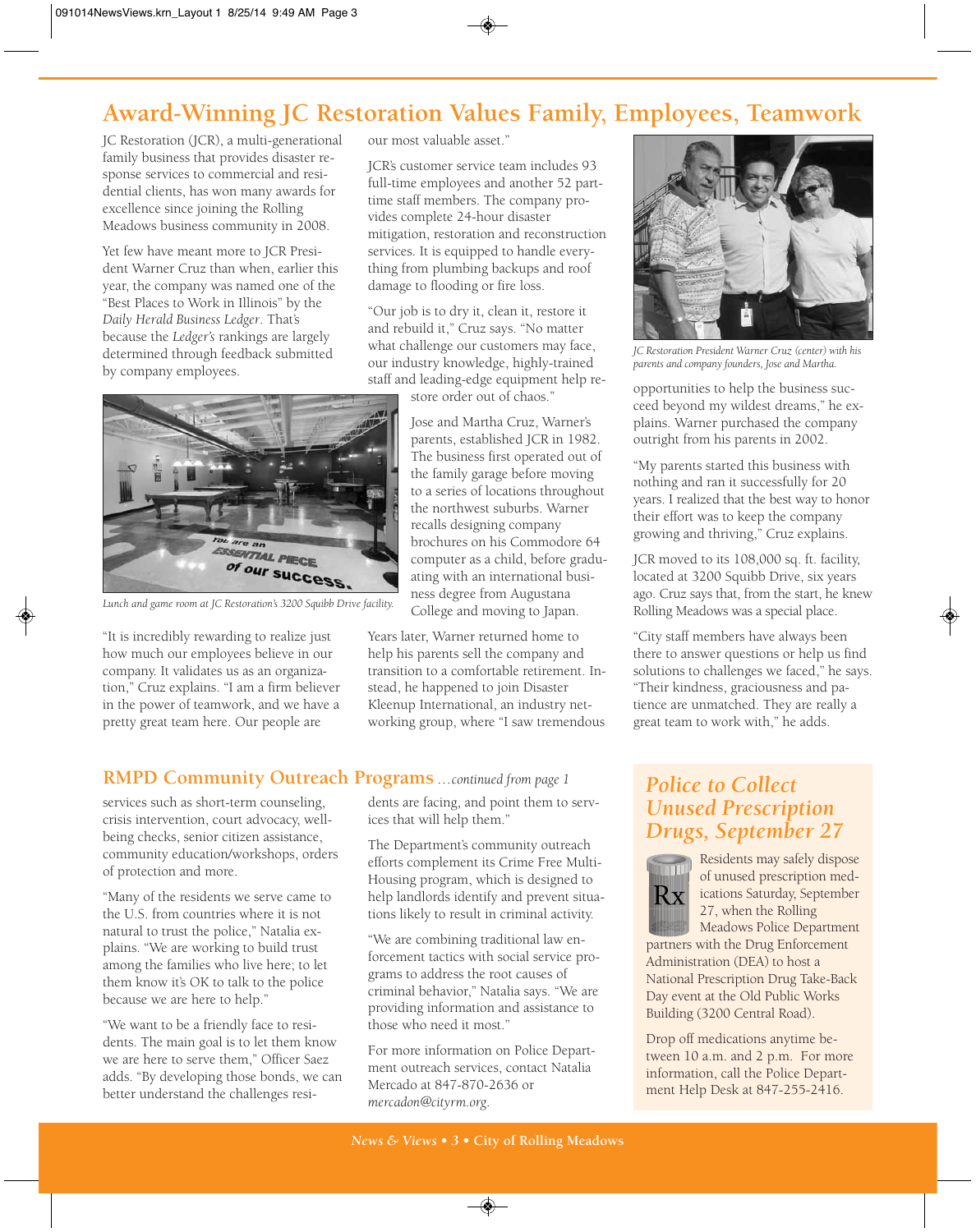| September 2014                                                                                                |                                                                                                          |                                                                                                         |                                                       |                                                                                                                                                                                                                                         |                                                                    |                                                                                                                                                              |  |  |
|---------------------------------------------------------------------------------------------------------------|----------------------------------------------------------------------------------------------------------|---------------------------------------------------------------------------------------------------------|-------------------------------------------------------|-----------------------------------------------------------------------------------------------------------------------------------------------------------------------------------------------------------------------------------------|--------------------------------------------------------------------|--------------------------------------------------------------------------------------------------------------------------------------------------------------|--|--|
| Sunday                                                                                                        | Monday                                                                                                   | Tuesday                                                                                                 | Wednesday                                             | Thursday                                                                                                                                                                                                                                | Friday                                                             | Saturday                                                                                                                                                     |  |  |
|                                                                                                               | City Hall and Public Works<br>closed. Refuse collection<br>delayed one day all week.<br><b>Labor Day</b> | <b>Environmental Commit-</b><br>tee, 7 pm<br>Plan Commission, 7:30 pm,<br>both at City Hall             | <b>Zoning Board of</b><br>Appeals, 7:30 pm, City Hall | <b>Adjudication Hearing</b><br>(Parking), 2 pm, City Hall                                                                                                                                                                               | Cruise Nights, 6-8:30 pm,<br>$5\overline{5}$<br>2401 Kirchoff Road |                                                                                                                                                              |  |  |
|                                                                                                               | <b>Board of Fire &amp;</b><br>$\mathbf{R}$<br><b>Police Commissioners,</b><br>9 am, City Hall            | Crime Stoppers,<br>$\mathbf Q$<br>5:30 pm<br><b>City Council Meeting,</b><br>7:30 pm, both at City Hall | 10                                                    | <b>Adjudication Hearing, 11</b><br>1 pm, City Hall<br><b>Patriot Day</b>                                                                                                                                                                | <b>Cruise Nights</b> , 6-8:30 pm, 12<br>2401 Kirchoff Road         | 13                                                                                                                                                           |  |  |
| 14                                                                                                            | 15                                                                                                       | City Council Commit- 16<br>tee of the Whole, 7:30 pm,<br><b>City Hall</b>                               | 17                                                    | <b>Adjudication Hearing</b><br>18<br>(Red Light), 2 pm, City Hall                                                                                                                                                                       | <b>Cruise Nights, 6-8:30 pm, 19</b><br>2401 Kirchoff Road          | 20                                                                                                                                                           |  |  |
| <b>Emily's Prairie Garden 2</b><br><b>Dedication</b> , 2 pm, Barker<br>Ave. & Salt Creek<br>First Day of Fall | Water bills due<br>22                                                                                    | <b>City Council Meeting, 23</b><br>7:30 pm, City Hall                                                   | 24                                                    | 25                                                                                                                                                                                                                                      | <b>Cruise Nights</b> , 6-8:30 pm, 26<br>2401 Kirchoff Road         | <b>Farmers &amp; Food</b><br>27<br>Trucks, 10 am-2 pm,<br><b>City Hall</b><br><b>Prescription Drug Take-</b><br>Back Event, 10 am-2 pm,<br>3200 Central Road |  |  |
| 28                                                                                                            | 29                                                                                                       | 30                                                                                                      |                                                       | Keep updated on City news with Rolling Meadows'<br>electronic newsletter, E-News & Views,<br>published in February, April, June, August,<br>October and December. Each newsletter is<br>archived on the City's Website, www.cityrm.org. |                                                                    | $\mathcal{R}^{\tiny{{\scriptscriptstyle{{G\!u\!v}}}}\!\!/}_{\!\!{\scriptscriptstyle{\rm{OLLING}}}}$<br><b>Neadows</b>                                        |  |  |

| October 2014                                            |                                                                                                            |                                                                                                                                            |                                                            |                                                                |                                                        |                                                                                                                                          |  |  |
|---------------------------------------------------------|------------------------------------------------------------------------------------------------------------|--------------------------------------------------------------------------------------------------------------------------------------------|------------------------------------------------------------|----------------------------------------------------------------|--------------------------------------------------------|------------------------------------------------------------------------------------------------------------------------------------------|--|--|
|                                                         |                                                                                                            |                                                                                                                                            |                                                            |                                                                |                                                        |                                                                                                                                          |  |  |
| Sunday                                                  | Monday                                                                                                     | Tuesday                                                                                                                                    | Wednesday                                                  | Thursday                                                       | Friday                                                 | Saturday                                                                                                                                 |  |  |
|                                                         |                                                                                                            |                                                                                                                                            | <b>Zoning Board of</b><br>Appeals, 7:30 pm, City Hall      | <b>Adjudication Hearing</b> 2<br>(Parking), 2 pm, City Hall    |                                                        | Electronics Recycling & 4<br><b>Document Destruction</b><br><b>Event</b> , $9$ am $-$ noon, Public<br>Works Dept. (3900 Berdnick<br>St.) |  |  |
| <b>National Fire Prevention</b><br>Week, October $5-11$ | 6                                                                                                          | <b>Economic Development</b><br>Committee, 6 pm<br><b>Environmental Committee.</b><br>7 pm<br>Plan Commission, 7:30 pm,<br>all at City Hall | 8                                                          | 9                                                              | 10                                                     | <b>RMFD Open House,</b><br>11<br>10 am - 2 pm, Neuckranz<br>Fire Station (2455 Plum<br>Grove Rd.)                                        |  |  |
| 12                                                      | <b>Board of Fire &amp;</b><br>13<br><b>Police Commissioners,</b><br>9 am, City Hall<br><b>Columbus Day</b> | Crime Stoppers,<br>14<br>5:30 pm<br><b>City Council Meeting,</b><br>7:30 pm, both at City Hall                                             | <b>Urban Affairs Commit-1 4</b><br>tee, 5:45 pm, City Hall | <b>Adjudication Hearing, 16</b><br>1 pm, City Hall             | 17                                                     | 18                                                                                                                                       |  |  |
| 1 <sub>q</sub>                                          | Water bills due<br>20                                                                                      | <b>City Council Commit-21</b><br>tee of the Whole, 7:30 pm,<br><b>City Hall</b>                                                            | 22                                                         | <b>Adjudication Hearing 23</b><br>(Red Light), 2 pm, City Hall | 24                                                     | 25                                                                                                                                       |  |  |
| 26                                                      | 27                                                                                                         | <b>City Council Meeting, 28</b><br>7:30 pm, City Hall                                                                                      | 29                                                         | 30                                                             | Halloween<br>31<br>Trick-or-Treat hours:<br>$3 - 8$ pm |                                                                                                                                          |  |  |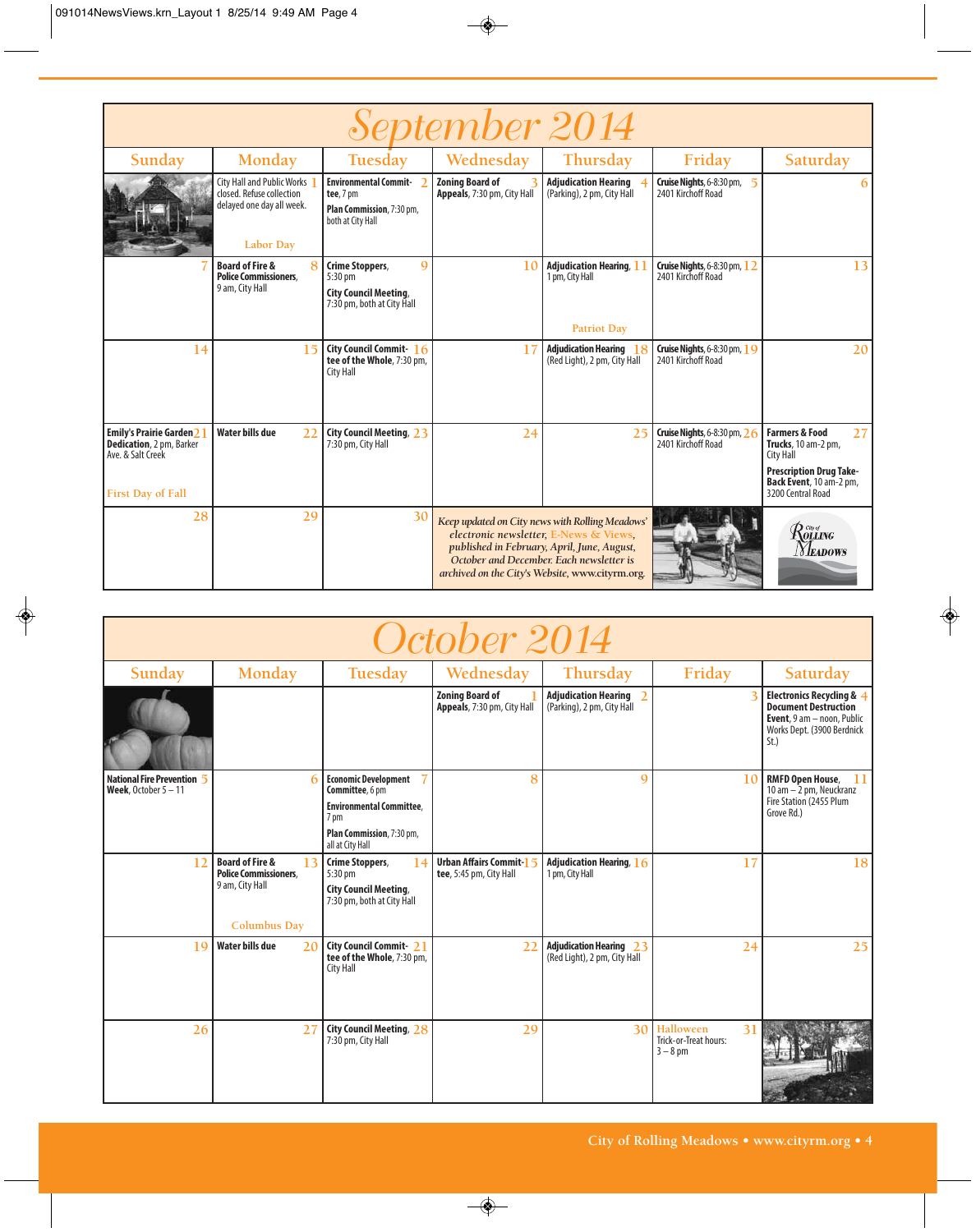## **Fire Department to Welcome Residents to October 11 Open House**

Rolling Meadows firefighter/paramedics will showcase their training, skills and sophisticated life-saving equipment when



*Guests of all ages will meet Rolling Meadows firefighters.*

offer guided tours of the station, conduct a series of safety and rescue demonstrations that

the Fire Department hosts its annual Open House, Saturday, October 11, 10 a.m. – 2 p.m., at the Neuckranz Fire Station (2455 Plum Grove Road).

Firefighters will

showcase their skills, and provide guests with a glimpse of life in the fire service.

Residents will also be able to climb aboard the Department's fleet of fire engines and emergency vehicles.

"The Fire Department's annual Open House is a very effective way to help residents learn more about our role in assuring the safety and well-being of the entire community," Fire Chief Scott Franzgrote says. "We also enjoy being able to meet the people we serve."

The Open House coincides with the Fire Department's observance of National Fire Prevention Week, October 5 – 11. Additional event details will be featured in the

## *E-News & Views* **Offers Expanded Coverage of What's Happening in Rolling Meadows**



Keep updated on City news with Rolling Meadows' electronic newsletter, *E-News & Views*. Published in February, April, June, August, October and December, the e-newsletter supplements the printed version of News & Views that is published six times per year.

Each newsletter – printed and electronic – is archived on the City's Website, **www.cityrm.org**.

Together, the newsletters provide complete, 12-month coverage of what is happening in Rolling Meadows. They keep residents

updated on important City initiatives, offer status reports on major redevelopment projects, highlight the City's growing business community, and share stories of the people who help make Rolling Meadows "a great place to call home."

## **Handyman Program Improves Quality of Life for Rolling Meadows Seniors**

For the last 13 years, Rolling Meadows' Senior Handyman Program has helped senior citizens ages 65 and up hire a fully trained, trustworthy handyman to perform minor household repairs at a market rate of \$35 per hour or less, depending on seniors' income.

Handyman Tom Thompson has been the face of the program since 2001. He takes pride in helping seniors with projects such as fixing leaky faucets, replacing light fixtures, and cleaning and repairing a home's gutters.

"I've enjoyed helping make life a bit easier for senior residents over the years,"

Thompson, a 26-year Rolling Meadows resident, explains. "My customers know that I'm here to help, and that they will

be treated fairly. I think it provides them with a level of comfort they may not necessarily get elsewhere."

To benefit from the Senior Handyman Program, contact Community Development at 847-506-6030 to determine income-based hourly rates. Seniors may then contact Thompson directly at 847- 870-7751 or *tomthehandyman@att.net* to schedule appointments.



*Residents investigate a rescue demonstration conducted by firefighters at last year's Open House.*

October issue of *e-News & Views*.

For more information, contact the Fire Department at 847-397-3352.



### *Rolling Meadows, SWANCC to Host October 4 Electronics Recycling & Document Destruction Event*

Rolling Meadows and the Solid Waste Agency of Northern Cook County (SWANCC) will co-host an electronics recycling and document destruction event at the Public Works Department (3900 Berdnick Street) Saturday, October 4, 9 a.m. – noon.

Rolling Meadows residents – and residents of other SWANCC member communities – may drop off computer equipment, televisions, fax machines, and other electronic equipment for recycling.

The event will also offer a safe, tamperresistant way to dispose of sensitive documents such as old tax forms, bank statements and medical records.

For more information, contact the Public Works Department at 847- 963-0500 or visit **www.swancc.org**.